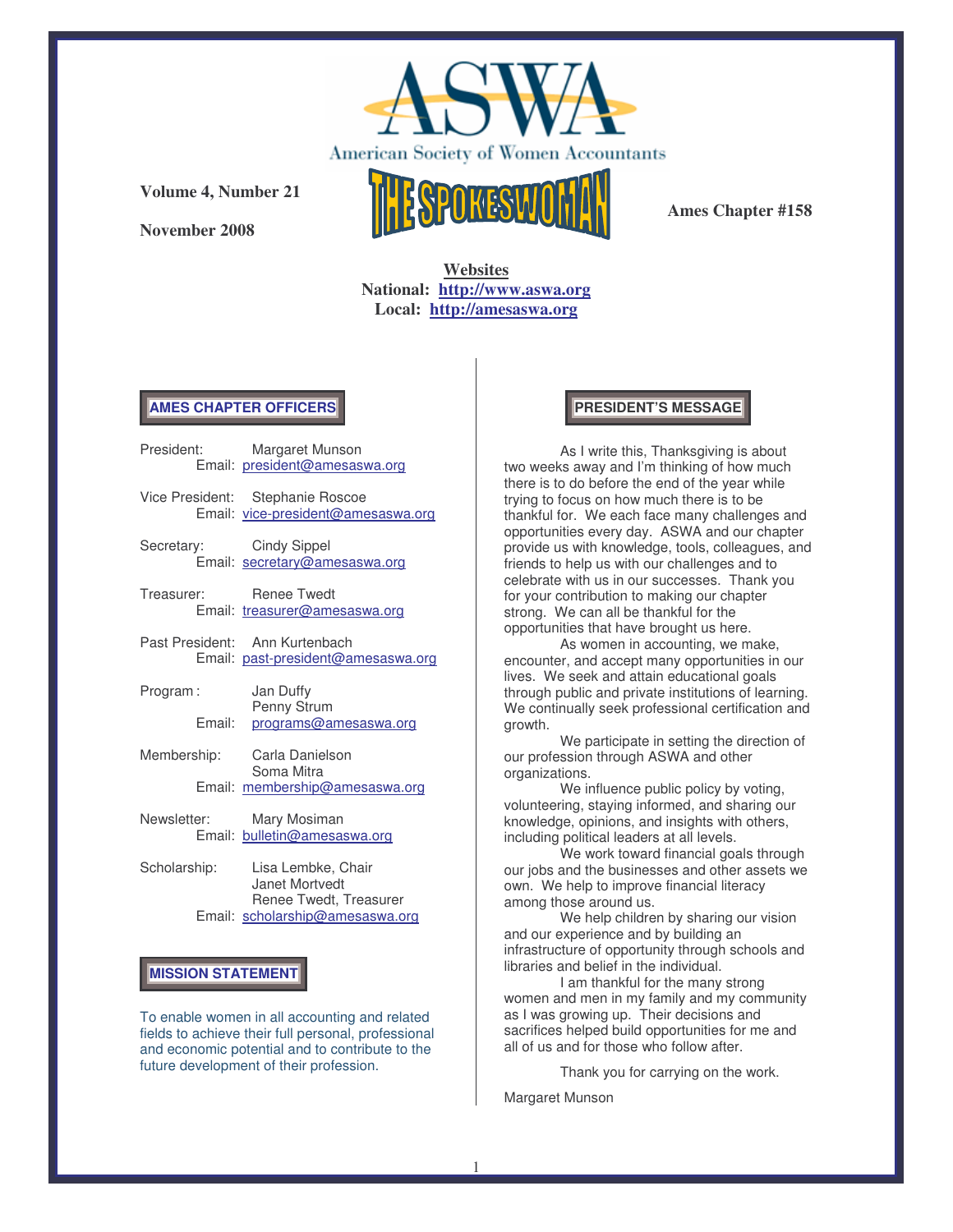

**November 2008**



**Ames Chapter #158**

# **Websites National: http://www.aswa.org Local: http://amesaswa.org**

# **MEETING INFORMATION**

| Date: | Wed., Nov 19th 2008                    |
|-------|----------------------------------------|
| Time: | 5:30 PM Social Time<br>6:00 PM Speaker |
|       | 7:00 PM Dinner/Meeting                 |

- **Topic:** Fun, fun, fun...The Great Iowa Treasurer's Hunt
- **Speaker:** Michael Fitzgerald Iowa State Treasurer
- **Location:** Buford's Steakhouse 2601 E. 13<sup>th</sup> Street, Ames

**RSVP:** Penny Strum All attendees please RSVP by Tues noon 11/18 email: programs@amesaswa.org

# **AGENDA**

American Society of Women Accountants Ames Chapter #158 November 19, 2008

- 1. Call to Order
- 2. Quorum
- 
- 3. Approval of Minutes<br>4. Treasurer's Report 4. Treasurer's Report
- 5. Committee Reports
	- a. Membership
		- b. Program
		- c. Bulletin
		- d. Scholarship
		- e. Gift wrap
		- f. Outreach
		- g. Social event
- 6. Old Business
	- a. Report from JNC
- 7. New Business
- 8. Announcements
	- a. Next Meeting
	- b. Networking luncheon
	- c. ISU Seminar December 19
- 9. Adjournment

**September 2008 Minutes**

**American Society of Women Accountants** Ames Chapter #158 Membership Meeting September 17, 2008

Call to Order: The September 2008 Membership Meeting of the Ames Chapter #158 was called to order by President Margaret Munson in Ames at 6:45 pm on Wednesday, September 17, 2008. Those in attendance were Carolyn Bauer, Karen Jacobson, Lisa Lembke, Soma Mitra, Margaret Munson, Stephanie Roscoe, Theresa Samson, Cindy Sippel, Kathleen Strum, Penny Strum, Brenda O'Neall-Smith, Renee Twedt, Pat Jenkins, and Janet Mortvedt. A quorum was present.

Approval of Minutes: Several changes were submitted for the June minutes. Stephanie Fox and Renee Twedt were listed as guests but should have been included as members. Renee Twedt moved to approve the minutes as amended. Theresa Sampson seconded the motion which passed.

Treasurer's Report: Treasurer's report for August was presented to the group. The Treasurer's report was placed on file for review.

#### Committee Reports:

Membership Committee: Carla Danielson will not be able to help with the membership committee this year so an additional committee member is needed. Kathy Strum volunteered. It was also noted that Heather Scott will not be continuing her membership and Patricia Owens has moved to Chicago.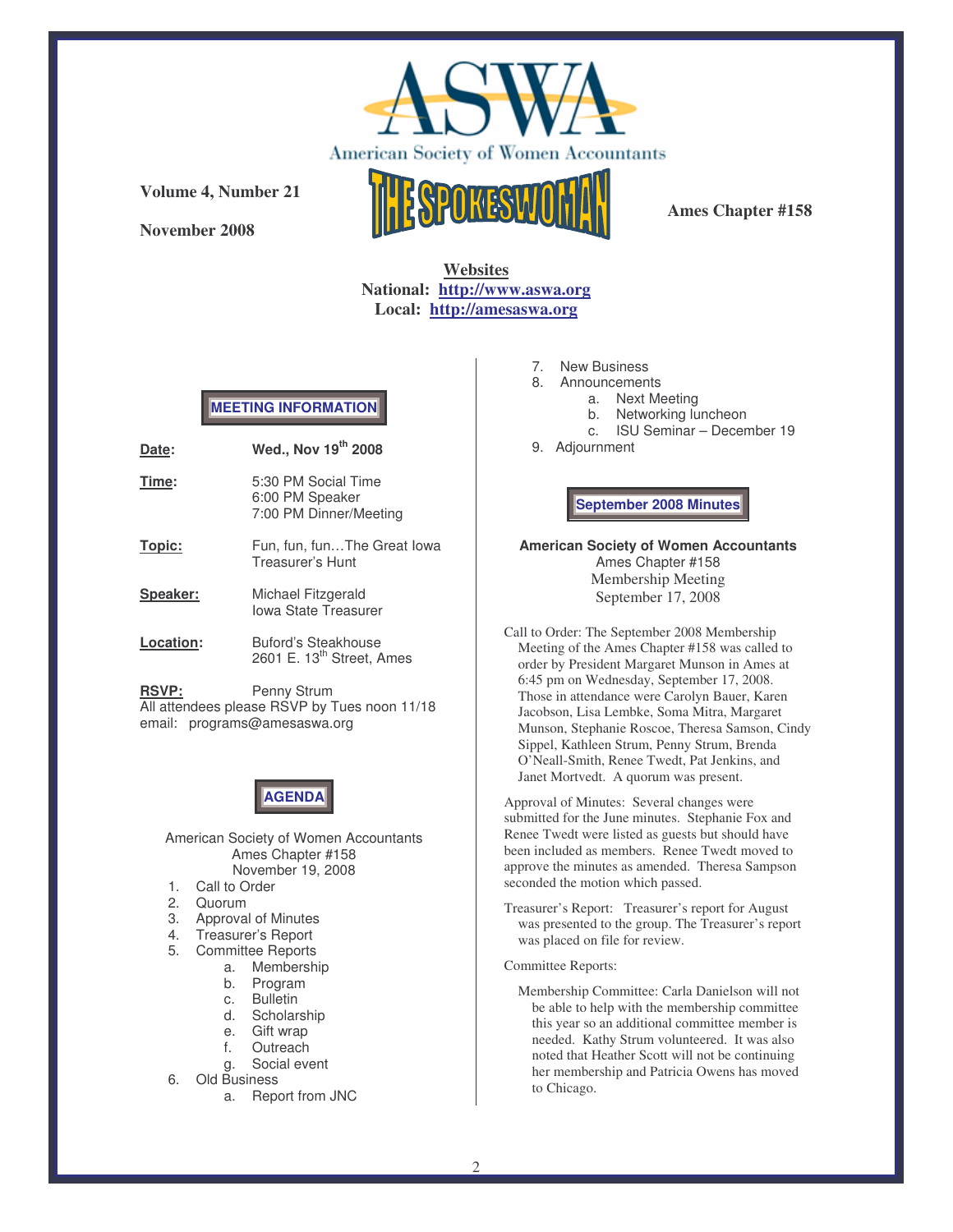

**November 2008**



**Ames Chapter #158**

# **Websites National: http://www.aswa.org Local: http://amesaswa.org**

- Program: The October meeting will be a joint meeting with the Des Moines chapter and will be at Prairie Meadows. The meeting will be on the third Tuesday, the 21st. The State Treasurer will be the speaker for the November meeting speaking on the Great Iowa Treasure Hunt. The holiday party will be held at the December meeting.
- Bulletin: Mary Mosiman would like to send the bulletin out one week ahead of the meeting. All information should be sent to her.
- Scholarship: The scholarship application has been reviewed and some revisions were made. The requests for the applicant's social security number and age have been removed and a request for a letter of reference has been added. Scholarship applications are due November 1 and the application is available on the chapter website.
	- The chapter will be making a contribution of \$500 to the American Society of Women Accountants Education Foundation at the National Conference in October. This will be the third year and final year of the three year commitment to The Foundation for the National Scholarship.
	- Gift wrapping: The committee has met once and is getting started preparing for gift-wrapping at the mall.

#### Old Business:

Goals 2008 -2009: The chapter goals for the coming year were reiterated:

- Increase membership by a net 5 members.
- Raise \$3,000 for scholarships for all sources (gift wrapping, pen sales, contributions, etc.)
- Offer 7 hours of CPE
- Host a continuing education seminar potential ideas include how to be treasurer for a non-profit organization, writing the financial part of a business plan, financial literacy

We also discussed the plan to do some kind of community outreach. The committee will be distributing a questionnaire to ask members how much time they would be willing to committee to community outreach.

Thank you to Marilyn Moehlmann for hosting the planning meeting in her home.

Joint National Conference – October 28-30, Dallas, TX

- Volunteers Karen Jacobson is serving on the committee that is recruiting volunteers for the National Conference.
- Delegates Our chapter will have three delegates this year. Penny Strum, Stephanie Roscoe, Kathy Strum, Karen Jacobson and Kate Mulder are all planning to attend. Renee Twedt may be attending also. Karen Jacobson moved and Kathy Strum seconded a motion to name Penny, Stephanie and Renee as delegates with Penny, Stephanie, Renee, Kathy, Kate and Karen as alternates. The motion passed.
- Free registration The chapter has one free registration that can be used by a fist-time attendee to the conference. If Renee is able to attend, she will use the free registration.
- New By-laws There will be three by-laws that will be presented at the annual meeting:
	- 1) Applications will go directly to National. They will no longer go to the Chapter before being forwarded to National.
	- 2) Changes to the renewal date based on the member's anniversary date. 3) Removal of additional fees.

After much discussion of the different proposed by-laws, a motion was made by Kathy Strum and seconded by Carolyn Bauer. The motion was for the delegates to support the first and second proposed bylaws and to vote informed on the third proposal based on the outcome of number 2. The motion passed.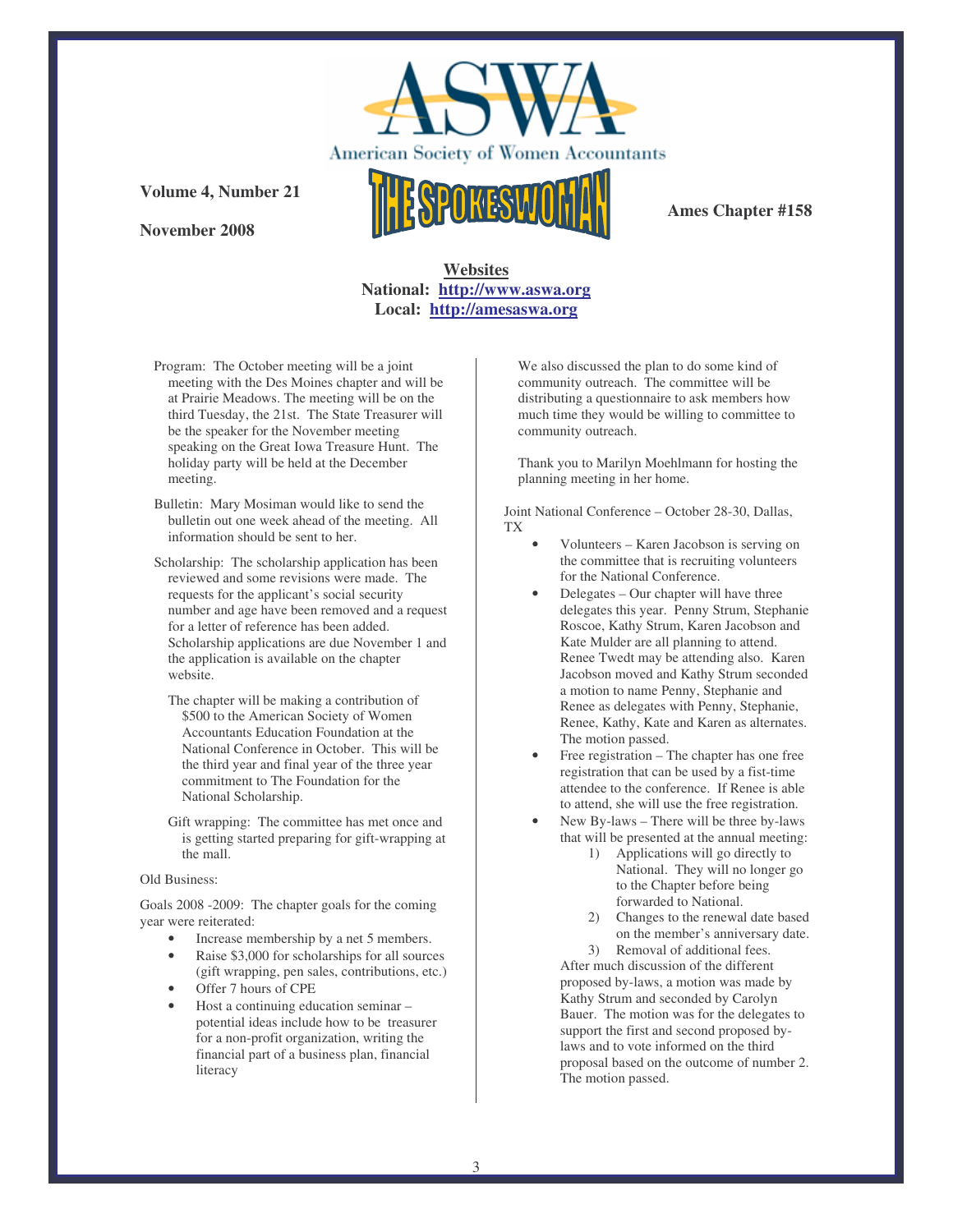

**November 2008**



**Ames Chapter #158**

# **Websites National: http://www.aswa.org Local: http://amesaswa.org**

Chapter Inventory – The chapter has the following items in inventory:

- $\bullet$  Flashlights 9
- Golf ball packs 13
- Pen  $&$  slitter sets  $-26$
- $\bullet$  Pens 36
- Pen refills not counted

We will be sharing a table with the Florida chapter at the conference to sell these items.

New Business:

Leads for National – National asked chapters about soliciting email addresses from guests. The chapter agreed to do this only if the guests have given their permission.

Volunteers for Community Diversity meetings – Margaret told the chapter about the opportunity for the chapter to be involved in Community Diversity meetings in Ames. There is an opportunity for 2 people to be trained as facilitators, 3-5 people to participate in the meetings or on the program. There will be 2-5 sessions in October and early November. If anyone is interested, please see Margaret for details.

Announcements:

Next meeting: Joint meeting with the Des Moines Chapter at Prairie Meadows on October 21 st

Networking Luncheon: Soma and Kathy will be looking at setting up a schedule for networking lunches.

CPA FaceBook – Margaret can forward the email if anyone is interested.

ISU CPE seminar – This has been scheduled for December 19. Save the date.

Adjournment: Meeting adjourned at 8:05 pm.

### **Upcoming Meetings**

- 12/17/08 Holiday Potluck Party Time & Place TBA
- 1/21/09 New Tax Topics Kristi Maitre from IRS Buford's Steakhouse 2601 E. 13<sup>th</sup> Street, Ames

**Networking Luncheons**

| <b>Date</b> | Location              |
|-------------|-----------------------|
| Fri Nov 14  | Aunt Maude's          |
| Fri Jan 30  | Olde Maine Brewing Co |
| Fri Feb 27  | Dublin Bay            |
| Tues Mar 31 | Lucullan's            |
| Thur Apr 30 | El Azteca             |

Please RSVP to Soma by noon the previous day. 294-9583 or membership@amesaswa.org